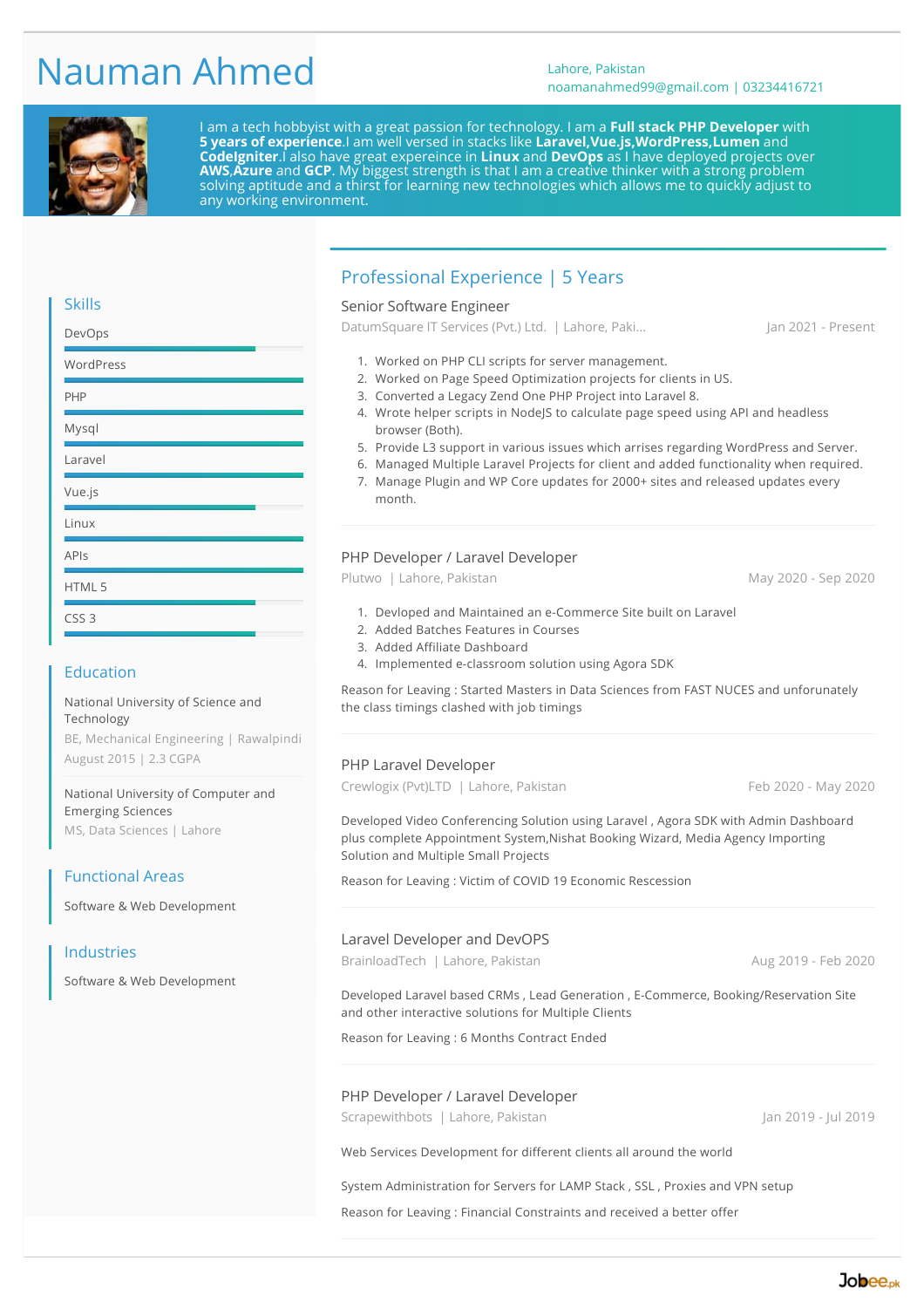#### WordPress Developer / Web Developer

Freelancer.com | Rawalpindi, Pakistan Jun 2013 - Aug 2015

Developed multiple wordpress websites and plugins for WooCoomerce Payment Gateways and 3rd Party API Integeration with wordpress sites

Reason for Leaving: Market Saturation inf Wordpress on Freelancer.com

**Projects** 

Strapi Projects Deployments Designer Dev

Tools: Azure,Linux,Nginx,Strapi,React

- 1. Deployed front end (React based) and Back end (Strapi) on a single Azure Compute instance and work on bridging both layers.
- 2. Setup Nginx Reverse Proxy for Strapi with Lets encrypt SSL to secure requests.

#### LinkedIn Automation Bot

LeadChamps

#### [N/A](https://n/A)

Tools: Laravel,Lumen,PHP,MySQL,Selenium,WebAutomation

- 1. Developed a Web Automation Layer in Laravel to interact with Phantombuster to create various Linkedin Automation
- 2. Developed a Core Backend built on Lumen Framework to interact with front end built in React. This with core backend interacted with the automation layer to create proper automation
- 3. Deployed the project on Amazon EC2 server.

#### **TrackyourBacklinks**

Scrapewithbots

#### [N/A](https://n/A)

Tools: Laravel 7.0,PHP,MySQL

#### **Info**

A SaaS based platform where customer can purchase subscription to manage there backlinks.

#### **Project Description**

Re-implementation of the project in Laravel ( Under Going)

#### **LaBoutique**

Freelance

#### <https://laboutique1.com/>

Tools: PHP,Laravel,MySql

- 1. Implemented OTP based authentication login using twillio and auth guards in laravel.
- 2. Created Login/Register/Forgot Password/OTP Verification Pages

#### Madden NFL Scrapper

Scrapewithbots

<https://madden21.noamanahmed.com/>

Tools: Laravel 7.0,PHP,MySQL,

### Salient Features

- 1. Live Auction Prices Scrapping
- 2. Buy Cards From Auction
- 3. Sell Cards using Auction
- 4. Manage Account Wallet

Oct 2021 - Jan 2022

Nov 2021 - Jan 2022

Oct 2020 - Present

Oct 2020 - Nov 2020

Sep 2020 - Present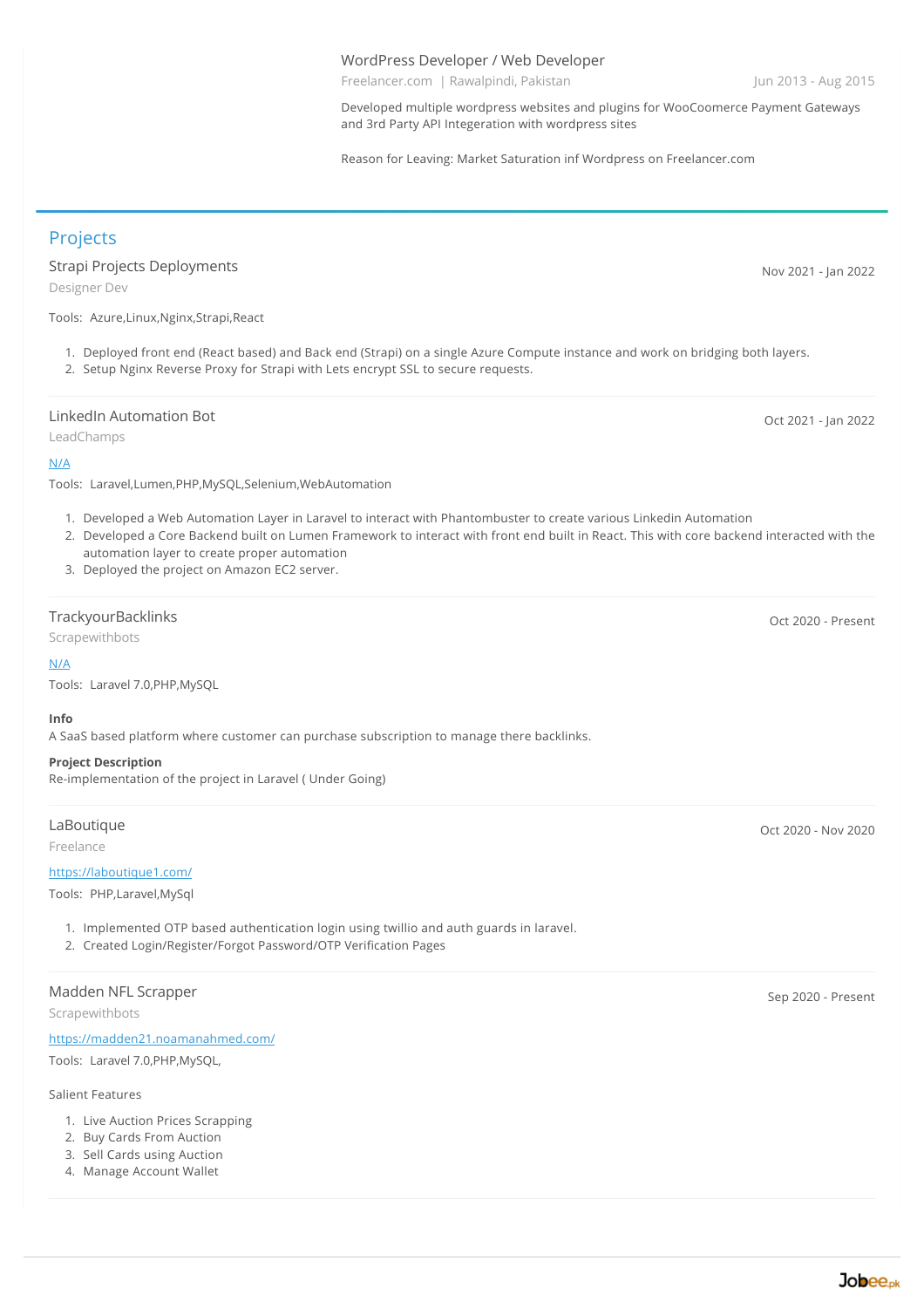#### PayTM

Ahaloans

Designed A Web Services with the following salient features

- 1. Proxy Rotation Based on Usage and Last Used
- 2. API Users ( Can be used as SaaS)
- 3. Ratelimiting ( Route Based , Role Based Rate Limiting)
- 4. IP Whitelisting
- 5. API Documentation
- 6. Custom AES 256 Bit Encryption with nonce making each API Request signed\* making each API Token Unique
- 7. Example Script to consume API

#### Reporting System

Crewlogix (Pvt)LTD

[N/A](https://n/A)

Tools: Laravel 7.0,Mysql,Redis

Salient Features

1.Import Daily around 75K Listings Daily from Excel File

2.Export Records Based on filters in Excel Format

- 3. ACL ( Multiple User Role Types with Associated Permissions)
- 4. GeoIP Logging of Users Based on Role Type

5 Database Logging of each individual acctivity wih IP,User-Agent,Request URL,Request Type,Time Date etc

#### Sneakers Store Supply

N/A

#### <http://sneakers-store.cf/>

Tools: Laravel ^6.0 ,MySQL,PHP 7.3, Material UI,AWS,Redis

Developed a State of the Art Unique Traffle/Contest Entry of Bulk Users

- 1. Unlimited Users
- 2. Unlimited Sneakers Store Supply Users Support (Currently 800+)
- 3. Unlimited Proxies Support (Currently 800+)
- 4. Web Based Account Status

#### Upcoming features

- 1. Automation for more than 800 Users for traffle entry
- 2. Intelligent traffle entry for avoiding detection
- 3. Creation of Accounts
- 4. Deletion of Traffle Entries

#### [N/A](https://n/A)

Tools: Linux,Ubuntu,Bash,SSH,TinyProxy

Setup a solution for clients to bypass rate limiting of multiple ticket booking providers by setting up proxies on VPS from hetzner

#### Ufolep CRM

BrainloadTech

#### [N/A](https://n/A)

Tools: Laravel ^6.0 ,MySQL,PHP 7.3, Metronic

A CRM Solution with following modules

1.Project management 2.Human Resource Management 3.Accounting/Finance Module 4.Statistics Module 5.Chat/Email Module

Feb 2020 - Mar 2020

Nov 2019 - Dec 2019

Proxy Setup Nov 2019 - Dec 2019

Oct 2019 - Dec 2019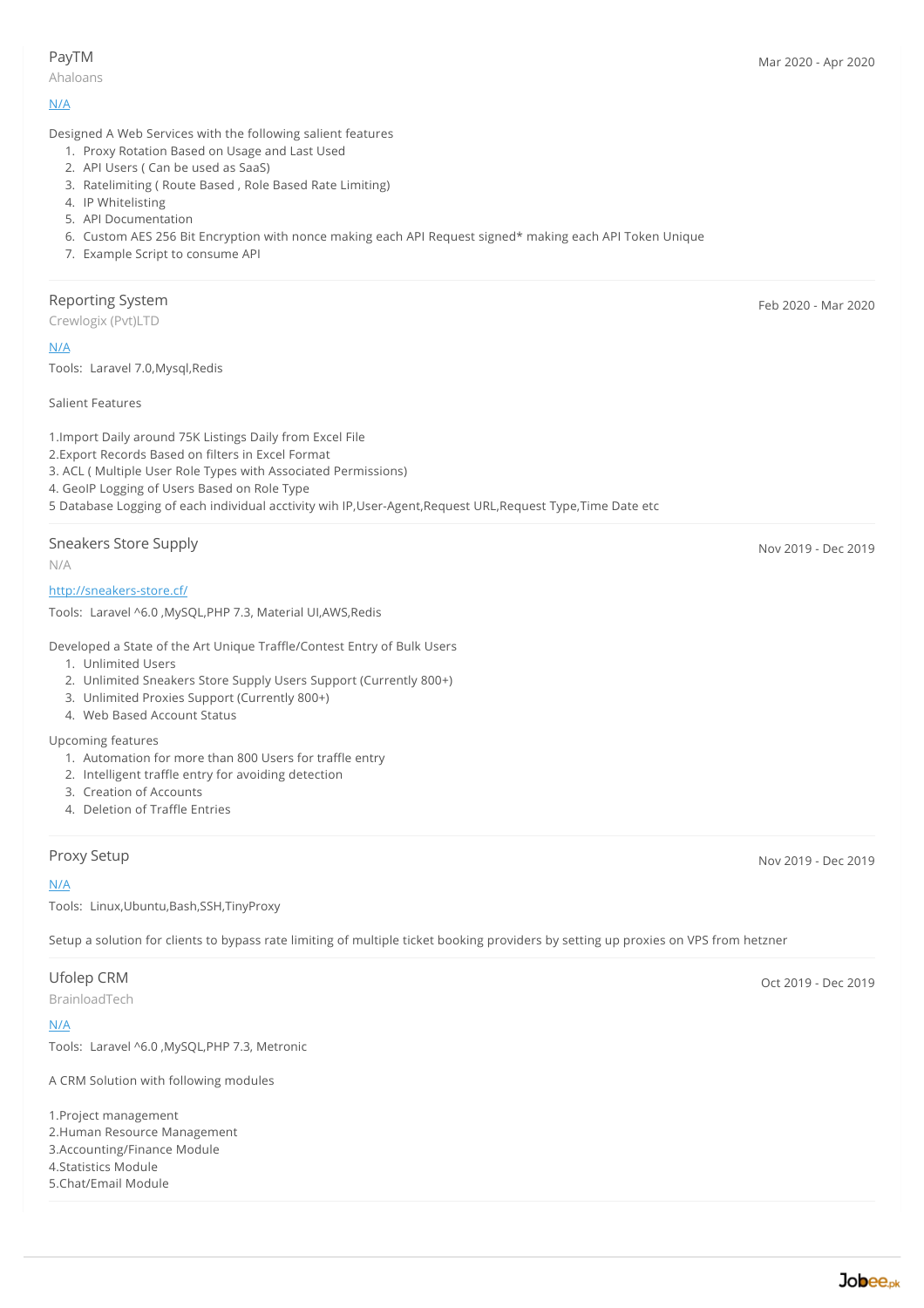BrainloadTech

#### [N/A](https://n/A)

Tools: Laravel,PHP 7.3,MySQL

Developed a Meeting Room Booking System on Laravel

#### VComVoyage

BrainloadTech

#### [N/A](https://n/A)

Tools: Laravel ^6.0 ,MySQL,PHP 7.3, Metronic

Developed A Ride/Bus Booking Solutions between popular places in all cities all around the europe

#### **HoptiSoins**

BrainloadTech

#### [N/A](https://n/A)

Tools: Laravel,MySQL,PHP 7.3

Developed A multi lingual e-commerce solutions with salient features

- 1. Multiple Locales
- 2. Multiple Countries
- 3. Multiple Currencies
- 4. Third Party Integration for Updating Currency Rates
- 5. Scheduled Currency Rate Updating
- 6. Advanced Home Page Customization
- 7. Advanced Search
- 8. Algolia Search Engine Integration
- 9. Product Options
- 10. Product Attributes
- 11. Advanced Product Filtering
- 12. Guest Checkout
- 13. Customer Panel
- 14. Sales Analytics Chart
- 15. Search Log
- 16. Advanced System Report
- 17. Custom Static Page
- 18. Scheduled Special Product Price
- 19. Country, State, City, Zip Based Tax Configuration
- 20. Minimum Amount for Free Shipping
- 21. File Manager
- 22. Drag & Drop File Uploader
- 23. Custom CSS/JS
- 24. Custom 404 Page
- 25. SEO Optimized
- 26. Maintenance Mode

#### MParivahan

Scrapewithbots

#### [rcdl.ahaloans.com](https://rcdl.ahaloans.com)

Tools: Laravel,MySQL,PHP 7.3,Redis. APK Reverse Engineering

Designed A Web Services with the following salient features

- 1. Proxy Rotation Based on Usage and Last Used
- 2. API Users ( Can be used as SaaS)
- 3. Ratelimiting ( Route Based , Role Based Rate Limiting)
- 4. IP Whitelisting
- 5. API Documentation
- 6. Custom AES 256 Bit Encryption with nonce making each API Request signed\* making each API Token Unique
- 7. Example Script to consume API
- 8. API Status Checker for Driver License and Vehicle Registeration Modules

Aug 2019 - Dec 2019

Aug 2019 - Dec 2019

Jan 2019 - Aug 2019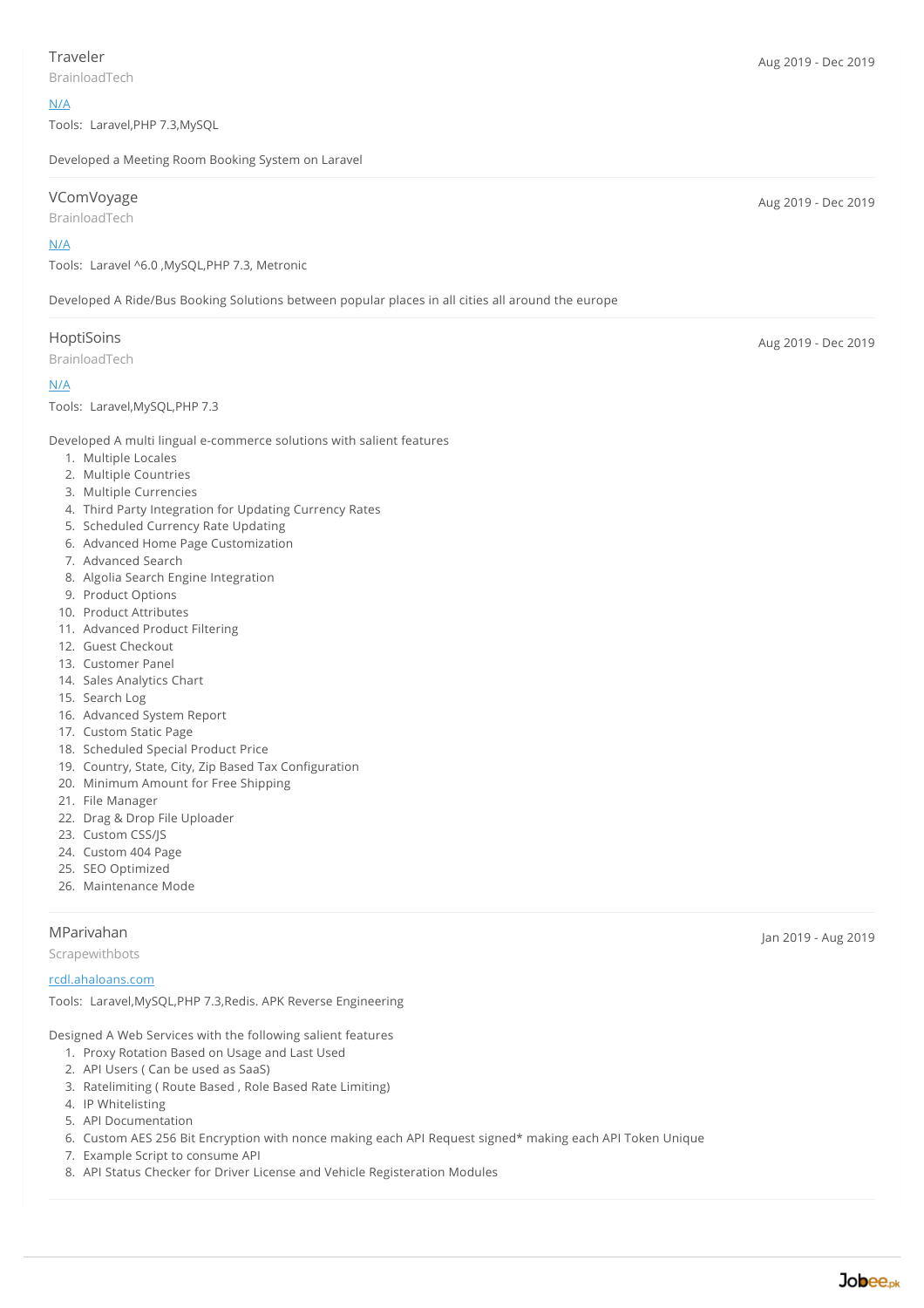#### Scrapewithbots

#### <https://scrapewithbots.com/>

Tools: OpenVPN

Installed OpenVPN for more than 10 Employees for some fiver related IP issues

#### ECCI Scrapper

Scrapewithbots

#### <http://epic.ahaloans.com>

Tools: Laravel,MySQL,PHP 7.3,Redis, APK Reverse Engineering

Designed A Web Services with the following salient features

- 1. Proxy Rotation Based on Usage and Last Used
- 2. API Users ( Can be used as SaaS)
- 3. Ratelimiting ( Route Based , Role Based Rate Limiting)
- 4. IP Whitelisting
- 5. API Documentation

6. Custom AES 256 Bit Encryption with nonce making each API Request signed\* making each API Token Unique

- 7. Example Script to consume API
- 8. API Status Checker for Driver License and Vehicle Registeration Modules

#### Gumtree Classifed Scrapper

Scrapewithbots

<http://latch.zion.sx>

Tools: Laravel,MySQL,PHP 7.3,Redis, APK Reverse Engineering

Designed and Developed a scrapper for an Australian Classified Site with more than 35 Million ads powered by eBay

1.Proxy Rotation 2.Highly Configurable Job/Batch System to manage scrapping rate 3.Generate CSV with Filters 4.Live Listings of data scrapping 5.Log Viewer 6.Search Page 7.Mark users as contacted 8.User Management System 9.Daily CSV email of ads to admin 10.Highly Customizable

#### Carsales Classifieds Scrapper

Scrapewithbots

#### <http://latch.zion.sx>

Tools: Laravel,MySQL,PHP 7.3,Redis, APK Reverse Engineering

Designed and Developed a scrapper for an Australian Car Site with more than 100K+ Site

1.Proxy Rotation 2.Highly Configurable Job/Batch System to manage scrapping rate 3.Generate CSV with Filters 4.Live Listings of data scrapping 5.Log Viewer 6.Search Page 7.Mark users as contacted 8.User Management System 9.Daily CSV email of ads to admin 10.Highly Customizable

Jan 2019 - Jul 2019

Jan 2019 - Jul 2019

Jan 2019 - Aug 2019